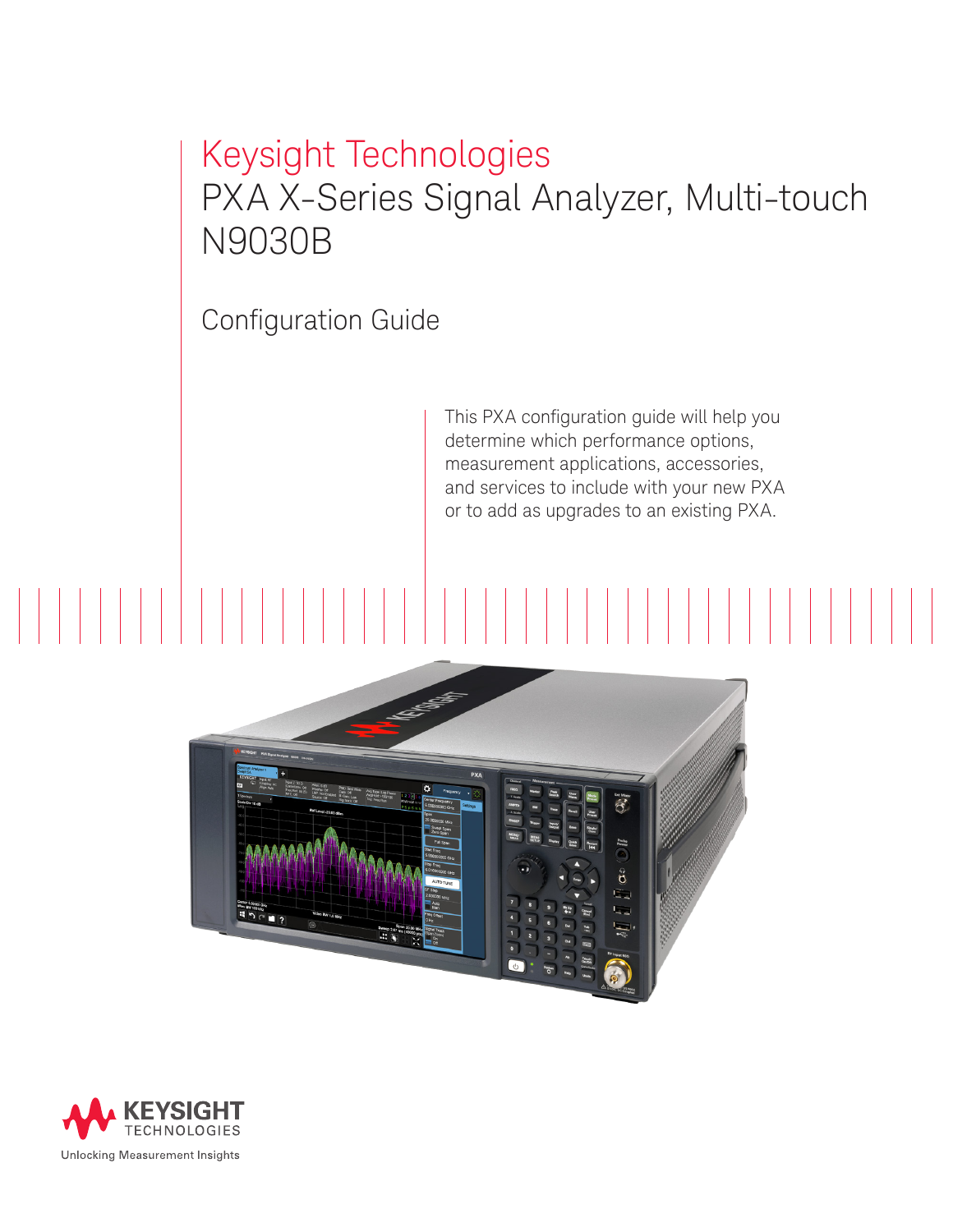# Configure Your Keysight Technologies PXA Signal Analyzer

This step-by-step process will help you configure your new PXA X-Series signal analyzer. Tailor the performance to meet your requirements.

# Included in base product

Standard options and accessories come with the PXA base model at no additional charge and do not need to be ordered. They include:

- Spectrum analyzer measurement application
- Quad-core, high-performance processor, 16 GB RAM, removable solid-state drive
- Mechanical attenuator
- 25 MHz analysis bandwidth
- Digital processor with 2 GB capture memory
- Fast sweep capability
- LO/IM nulling
- Low frequency extension
- Noise floor extension
- Precision frequency reference
- Windows Embedded Standard 7
- Real-time link for real-time IQ data streaming up to 40 MHz
- Multi-language user interface
- User guides
- Power cord
- 3-year return-to-Keysight warranty

# Get More Information

For a summary of specifications, refer to the N9030B data sheet (literature number 5992-1317EN).

A full set of specifications is available in the N9030B PXA Signal Analyzer Specification Guide at [www.keysight.com/find/](www.keysight.com/find/pxa_specifications) [pxa\\_specifications](www.keysight.com/find/pxa_specifications).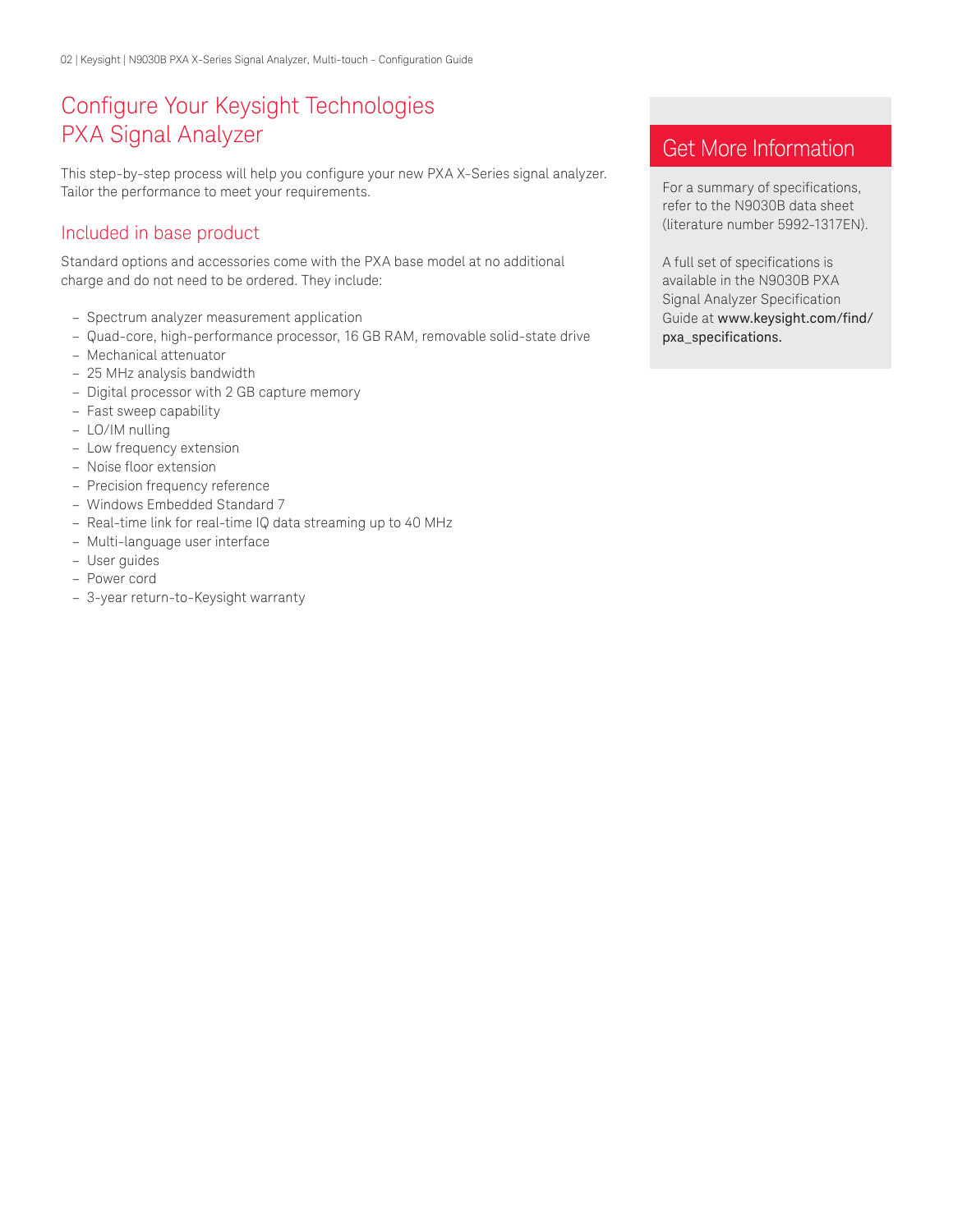### **Step 1. Select maximum frequency range (required option)**

| <b>Description</b>                | Option number | Additional information |
|-----------------------------------|---------------|------------------------|
| Frequency range, 3 Hz to 3.6 GHz  | N9030B-503    |                        |
| Frequency range, 3 Hz to 8.4 GHz  | N9030B-508    |                        |
| Frequency range, 3 Hz to 13.6 GHz | N9030B-513    |                        |
| Frequency range, 3 Hz to 26.5 GHz | N9030B-526    |                        |
| Frequency range, 3 Hz to 44 GHz   | N9030B-544    |                        |
| Frequency range, 3 Hz to 50 GHz   | N9030B-550    |                        |

# **Step 2. Add a preamplifier**

| <b>Description</b>                | Option number | <b>Additional information</b>                                                                                          |
|-----------------------------------|---------------|------------------------------------------------------------------------------------------------------------------------|
| Preamplifier, 100 kHz to 3.6 GHz  | N9030B-P03    | Compatible with frequency range options: N9030B-503, N9030B-508, N9030B-513,<br>N9030B-526, N9030B-544, and N9030B-550 |
| Preamplifier, 100 kHz to 8.4 GHz  | N9030B-P08    | Compatible with frequency range options: N9030B-508, N9030B-513, N9030B-526,<br>N9030B-544, and N9030B-550             |
| Preamplifier, 100 kHz to 13.6 GHz | N9030B-P13    | Compatible with frequency range options: N9030B-513, N9030B-526, N9030B-544, and<br>N9030B-550                         |
| Preamplifier, 100 kHz to 26.5 GHz | N9030B-P26    | Compatible with frequency range options: N9030B-526, N9030B-544, and N9030B-550                                        |
| Preamplifier, 100 kHz to 44 GHz   | N9030B-P44    | Compatible with frequency range option: N9030B-544                                                                     |
| Preamplifier, 100 kHz to 50 GHz   | N9030B-P50    | Compatible with frequency range option: N9030B-550                                                                     |

### **Step 3. Choose an attenuator**

| <b>Description</b>                             | Option number | Additional information                                               |
|------------------------------------------------|---------------|----------------------------------------------------------------------|
| Mechanical attenuator                          | Standard      | 2 dB steps, 0 to 70 dB; licensed as N9030B-FSA                       |
| Electronic attenuator up to 3.6 GHz N9030B-EA3 |               | Add in addition to the mechanical attenuator; 1 dB steps, 0 to 24 dB |

### **Step 4. Choose analysis bandwidth**

| <b>Description</b>           | Option number | <b>Additional information</b>                                                                                                              |
|------------------------------|---------------|--------------------------------------------------------------------------------------------------------------------------------------------|
| 25 MHz analysis bandwidth    | Standard      | Licensed as Option N9030B-B25                                                                                                              |
| 40 MHz analysis bandwidth    | N9030B-B40    | Extends the analysis bandwidth from 25 to 40 MHz<br>(Option MPB required for measurements > 3.6 GHz)                                       |
| 85 MHz analysis bandwidth    | N9030B-B85    | Extends the analysis bandwidth from 25 to 85 MHz<br>(Option MPB required for measurements > 3.6 GHz)                                       |
| 160 MHz analysis bandwidth   | N9030B-B1X    | Extends analysis bandwidth from 25 to 160 MHz<br>(Option MPB required for measurements > 3.6 GHz)                                          |
| 255 MHz analysis bandwidth   | N9030B-B2X    | Extends analysis bandwidth from 25 to 255 MHz<br>(Not compatible with frequency range Option N9030B-503)<br>(Requires Options EPO and MPB) |
| 510 MHz analysis bandwidth   | N9030B-B5X    | Extends analysis bandwidth from 25 to 510 MHz<br>(Not compatible with frequency range Option N9030B-503)<br>(Requires Options EPO and MPB) |
| Microwave preselector bypass | N9030B-MPB    | Bypass the microwave preselector for wider bandwidth IF                                                                                    |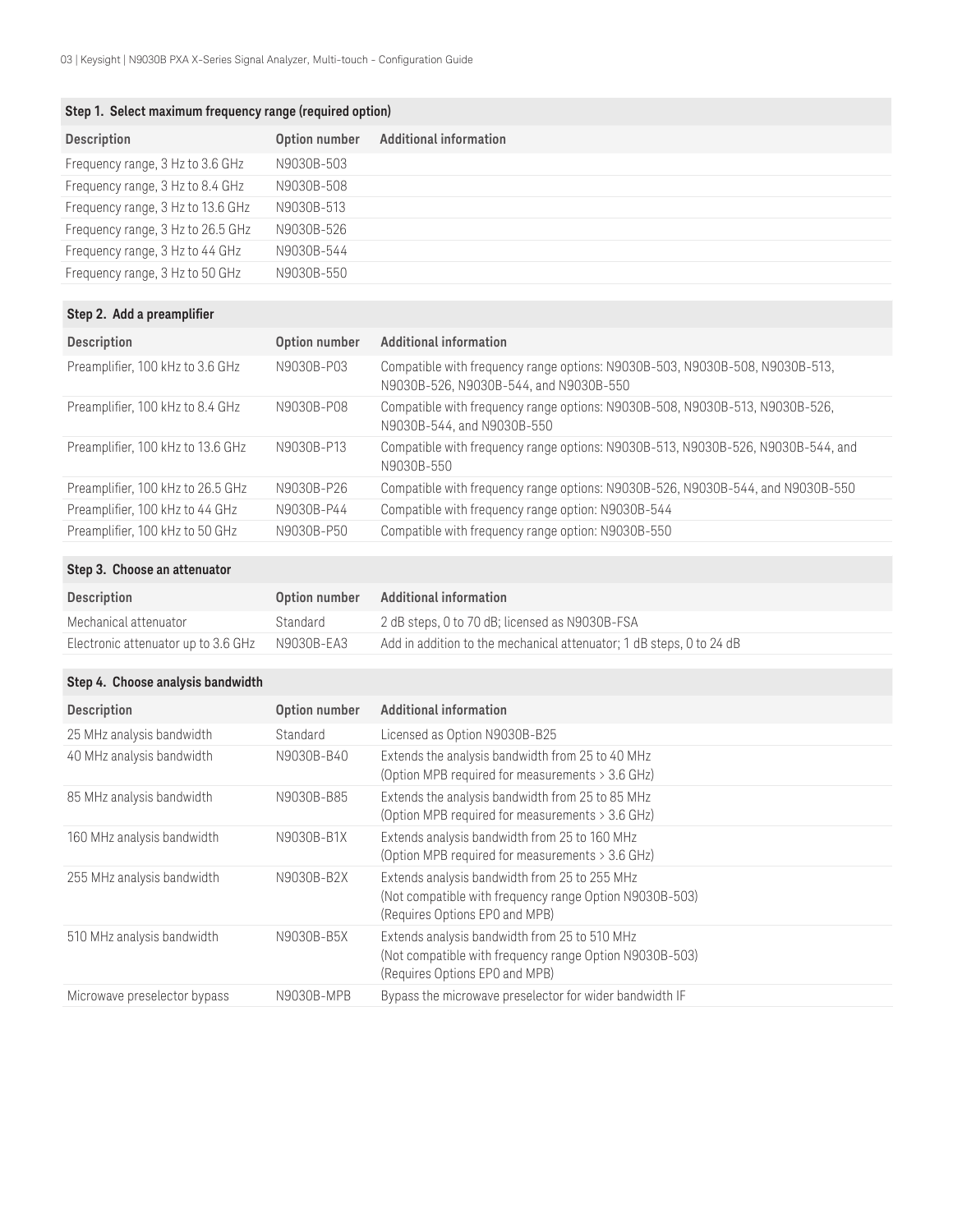| Step 5. Choose performance options                                  |               |                                                                                                                                                                                                                        |
|---------------------------------------------------------------------|---------------|------------------------------------------------------------------------------------------------------------------------------------------------------------------------------------------------------------------------|
| <b>Description</b>                                                  | Option number | <b>Additional information</b>                                                                                                                                                                                          |
| Digital processor with 2 GB capture memory                          | Standard      | Licensed as N9030B-DP2                                                                                                                                                                                                 |
| Digital processor with 4 GB capture memory                          | Standard      | Standard in instruments with serial number prefix es ≤ MY/SG/US5608 when Option<br>B85, B1X, B2X or B5X is installed. licensed as N9030B-DP4                                                                           |
| Fast sweep capability                                               | Standard      | Improves sweep speed at swept-tune mode; licensed as N9030B-FS1 and N9030B-FS2                                                                                                                                         |
| LO/IM nulling                                                       | Standard      | Minimizes the LO feed-thru and intermodulation distortion; licensed as N9030B-NUL                                                                                                                                      |
| Noise floor extension                                               | Standard      | Improves displayed average noise level (DANL), second-generation algorithm<br>(instrument alignment process); licensed as N9030B-NF2                                                                                   |
| Precision frequency reference                                       | Standard      | Aging rate: ± 1 x 10 <sup>-7</sup> /year; licensed as N9030B-PFR                                                                                                                                                       |
| Enhanced phase noise, DDS LO                                        | N9030B-EP0    | Improves phase noise; not compatible with Option B85 or B1X or frequency range<br>Option 503; requires Option MPB or LNP                                                                                               |
| Low noise path                                                      | N9030B-LNP    | Improves sensitivity (DANL) in frequency bands above 3.6 GHz                                                                                                                                                           |
| External mixing                                                     | N9030B-EXM    | Provides external mixing with Keysight and third party mixers; single port <sup>1</sup> for<br>LO out and IF in (SMA female)                                                                                           |
| Fast power                                                          | N9030B-FP2    | Accelerates the power measurements such as ACPR; requires Option B40,<br>B85, B1X, B2X, or B5X                                                                                                                         |
| APC 3.5 mm connector                                                | N9030B-C35    | 3.5 mm connector on 26.5 GHz PXA (compatible with Option 526 only)                                                                                                                                                     |
| I/Q baseband inputs, analog                                         | N9030B-BBA    | Single-ended/differential, 50 Ω/1 MΩ impedance<br>(compatible with frequency range Options 503, 508, 513, and 526; not compatible with<br>bandwidth Option B5X)                                                        |
| Time domain scan                                                    | N9030B-TDS    | Improves scan speed for EMC pre-compliance tests; requires N6141C EMC<br>pre-compliance measurement application                                                                                                        |
| Step 6. Add real-time spectrum analysis                             |               |                                                                                                                                                                                                                        |
| <b>Description</b>                                                  | Option number | <b>Additional information</b>                                                                                                                                                                                          |
| Real-time analysis up to maximum available<br>BW, basic detection   | N9030B-RT1    | Includes frequency mask trigger; minimum 17.3 µs signal duration for 100% probability<br>of intercept (POI); requires bandwidth Option B85, B1X, B2X, or B5X which determines<br>the maximum real-time BW              |
| Real-time analysis up to maximum available<br>BW, optimum detection | N9030B-RT2    | Includes frequency mask trigger; minimum 3.57 µs signal duration for 100% probability<br>of intercept (POI); requires bandwidth Option B85, B1X, B2X, or B5X which determines<br>the maximum real-time BW              |
| Real-time spectrum recorder and analyzer<br>application             | N9030B-RTR    | Enables recording, analyzing and playback of spectrum density data over time for<br>detecting and analyzing signal anomalies; requires Option RT1 or RT2                                                               |
| Real-time I/Q data streaming                                        | N9030B-RTS    | Stream gap-free 16 bit I/Q data up to 255 MHz bandwidth for offline analysis. High<br>speed LVDS connector allows connection to third-party X-COM Systems data recorder<br>IQC5255B. Requires N9030B-RT1 or N9030B-RT2 |
| Frequency mask trigger, basic detection                             | N9030B-FT1    | Enables frequency mask triggering with N9067C pulse application and 89600 VSA<br>software to detect signals as short as 15 µs duration; included in N9030B-RT1; requires<br>bandwidth options B85, B1X, B2X, or B5X    |
| Frequency mask trigger, optimum detection                           | N9030B-FT2    | Enables frequency mask triggering with N9067C pulse application and 89600 VSA<br>software to detect signals as short as 3.6 µs duration; included in N9030B-RT2;<br>requires bandwidth options B85, B1X, B2X, or B5X   |
| Duplex IF RTSA                                                      | N9030B-DUA    | Enables control of 2 x 255 MHz DIF for optimized frequency and time domain analysis in<br>RTSA mode; requires Option B5X and RT1 or RT2                                                                                |
| Step 7. Add optional features                                       |               |                                                                                                                                                                                                                        |
| Description                                                         | Option number | <b>Additional information</b>                                                                                                                                                                                          |
| Basic EMI precompliance                                             | N9030B-EMC    | Perform EMI precompliance measurements with CISPR 16-1-1 detectors and band-<br>widths: tune and listen, and measure at marker are also available                                                                      |
| Enhanced display package                                            | N9030B-EDP    | Includes spectrogram, trace zoom, and zone span                                                                                                                                                                        |
| External source control                                             | N9030B-ESC    | External source control for Keysight EXG, MXG, and PSG signal generators; supports<br>external mixing; includes 3 BNC cables and 1 crossover LAN cable                                                                 |

1. When used with the Keysight 11970 Series external mixers, an external diplexer is required. Recommended diplexer can be purchased from Keysight as N9029AE13, or from OML Inc. as DPL313B.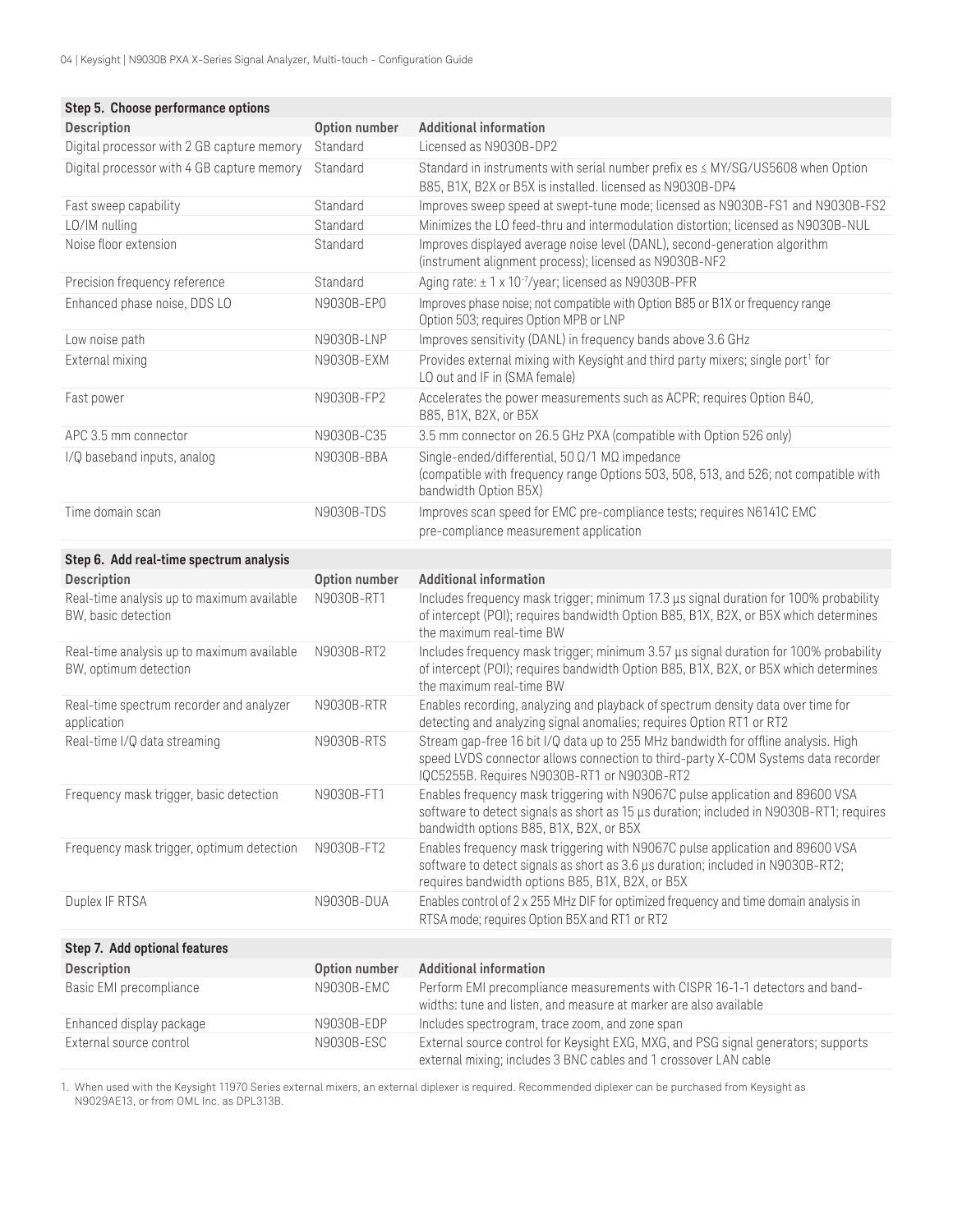| Option number | Additional information                                                                                                                                                                        |
|---------------|-----------------------------------------------------------------------------------------------------------------------------------------------------------------------------------------------|
| N9030B-SSD    | Provides a fully-imaged, removable SSD in addition to the one installed in instruments                                                                                                        |
| N9030B-SF1    | Prevents the launching of Windows programs from the instrument application                                                                                                                    |
| N9030B-SF2    | Prevents instrument application from saving/recall of measurement results or user<br>configurations to/from instrument's data storage                                                         |
|               |                                                                                                                                                                                               |
| Option number | Additional information                                                                                                                                                                        |
| N9030B-CR3    | Wideband IF out; center frequency depends on IF path; output on Aux IF connector at<br>rear panel                                                                                             |
| N9030B-CRP    | IF out 10 to 75 MHz (in 500 kHz steps); output on Aux IF connector at rear panel                                                                                                              |
| N9030B-YAV    | Screen video (0-1 volt open circuit); log video and linear video                                                                                                                              |
| N9030B-ALV    | Fast rise time video out; output on Aux IF connector                                                                                                                                          |
| Standard      | The LVDS connector allows PXA to connect to the X-COM data recorder for data<br>streaming (up to 40 MHz BW) and N5106A PXB baseband generator and channel<br>emulator; licensed as N9030B-RTL |
|               |                                                                                                                                                                                               |

### **Step 10. Choose measurement application or software and license type**

Note: The last two letters of the ordering numbers indicate the license type—FP stands for fixed perpetual, TP for transportable perpetual; it is recommended that you configure each application with the same license type; visit **[www.keysight.com/find/X-Series\\_transportable](http://www.keysight.com/find/X-Series_transportable)** for more information about transportable licenses

| <b>Description</b>         | <b>Fixed license</b>                     | Transportable<br>license                 | <b>Additional information</b>                                                                                                                                                                                                                                                                                                                                                                                                                                                                                          |
|----------------------------|------------------------------------------|------------------------------------------|------------------------------------------------------------------------------------------------------------------------------------------------------------------------------------------------------------------------------------------------------------------------------------------------------------------------------------------------------------------------------------------------------------------------------------------------------------------------------------------------------------------------|
| General purpose            |                                          |                                          |                                                                                                                                                                                                                                                                                                                                                                                                                                                                                                                        |
| Spectrum analyzer          | Standard                                 | Not available                            | Traditional spectrum analysis plus many new and enhanced functions; power measure-<br>ments based on industry specifications; licensed as N9060C                                                                                                                                                                                                                                                                                                                                                                       |
| Analog demodulation        | N9063C-1FP                               | N9063C-1TP                               | Licensed as N9063C-2FP or -2TP and N9063C-3FP or -3TP. Adds one-button mea-<br>surement for AM/FM/PM demodulation with metrics, tune and listen, and AF spectrum;<br>supports audio output (output voltage proportional to frequency deviation). FM Stereo<br>and RDS are included.                                                                                                                                                                                                                                    |
| Phase noise                | N9068C-2FP                               | N9068C-2TP                               | Adds one-button measurements for analyzing phase noise in frequency domain (log plot)<br>and time domain (spot frequency), supports external mixing                                                                                                                                                                                                                                                                                                                                                                    |
| Noise figure               | N9069C-3FP<br>(requires<br>preamplifier) | N9069C-3TP<br>(requires<br>preamplifier) | Licensed as N9069C-1FP or -1TP and N9069C-2FP or -2TP. Adds one-button<br>measurements for noise figure, gain, and related metrics; requires preamplifier to meet<br>specifications; works with Keysight N400xA Series smart noise sources and 346 Series<br>noise sources; supports U7227 USB external preamplifiers Includes the advanced NF<br>measurement features including external LO control over GPIB/LAN/USB, multi-stage<br>converter tests with system LO, and manual mode to simulate the legacy NF meter |
| Vector modulation analysis | N9054C-1FP                               | N9054C-1TP                               | One-button vector modulation analysis measurements                                                                                                                                                                                                                                                                                                                                                                                                                                                                     |
| Pulse                      | N9067C-1FP                               | N9067C-1TP                               | Characterize pulsed RF signals in the time domain, with phase, frequency and statistical<br>analysis of large pulse sets.                                                                                                                                                                                                                                                                                                                                                                                              |
|                            | N9067C-2FP                               | N9067C-2TP                               | Enables fixed and variable length gated acquisition for capturing pulses of varying pulse<br>width and PRI; requires 4 GB capture memory Option DP4                                                                                                                                                                                                                                                                                                                                                                    |
| EMI                        | N6141C-2FP                               | N6141C-2TP                               | Pre-compliance conducted and radiated emission measurements                                                                                                                                                                                                                                                                                                                                                                                                                                                            |
| Remote language analyzers  | N9061C-1FP                               | Not available                            | Add capability to emulate HP/Agilent 8566/68 and 856xE/EC spectrum analyzers;<br>licensed as N9061C-1FP and N9061C-2FP                                                                                                                                                                                                                                                                                                                                                                                                 |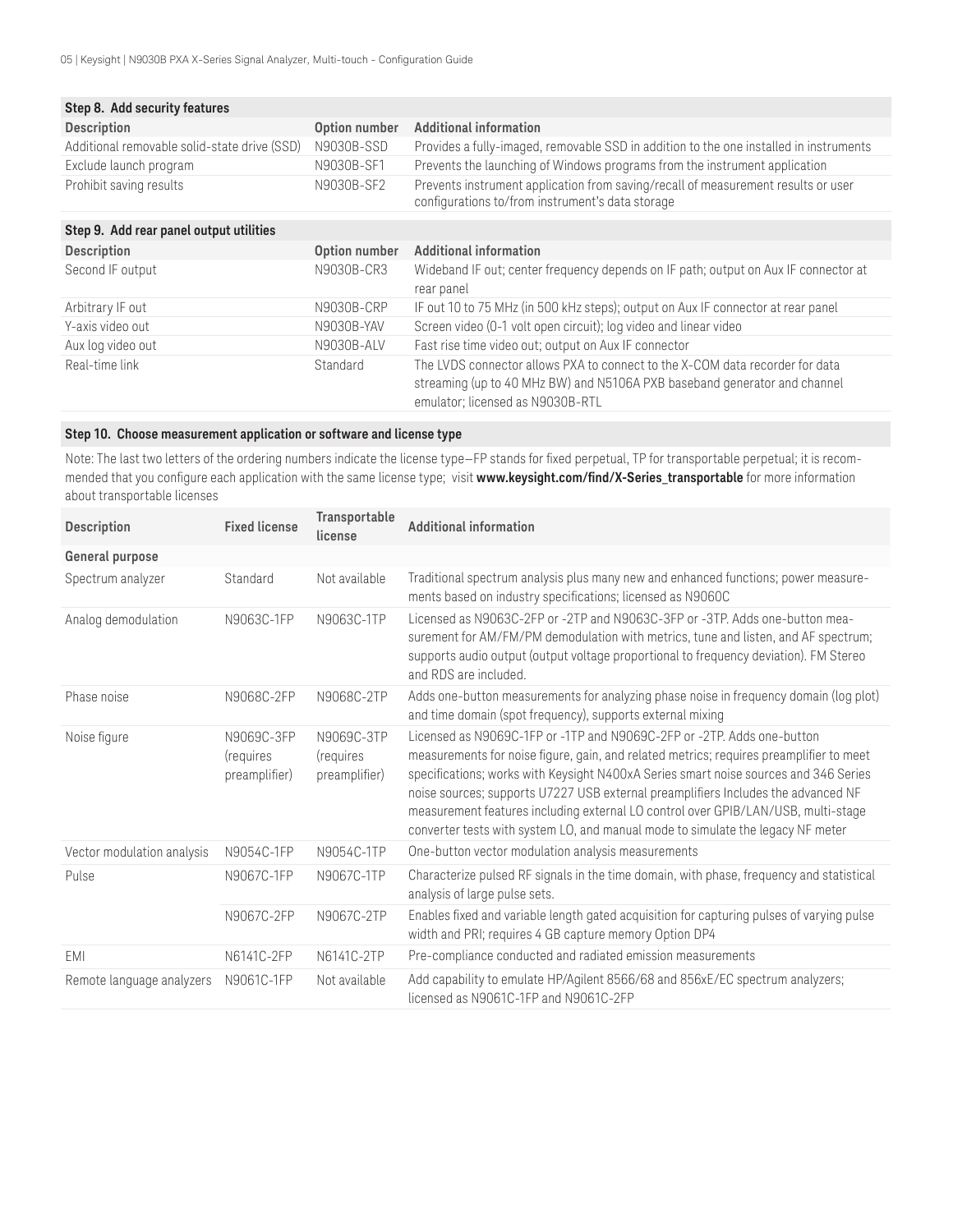| Description                                    | <b>Fixed license</b> | Transportable<br>license                            | <b>Additional information</b>                                                                                                                                                                                                                                                      |
|------------------------------------------------|----------------------|-----------------------------------------------------|------------------------------------------------------------------------------------------------------------------------------------------------------------------------------------------------------------------------------------------------------------------------------------|
| <b>Cellular communications</b>                 |                      |                                                     |                                                                                                                                                                                                                                                                                    |
| LTE/LTE-Advanced FDD                           | N9080C-1FP           | N9080C-1TP                                          | Standard-based, one-button LTE-FDD measurements                                                                                                                                                                                                                                    |
|                                                | N9080C-2FP           | N9080C-2TP                                          | Standard-based, one-button LTE-Advanced FDD measurements; requires<br>N9080C-1FP/1TP                                                                                                                                                                                               |
| NB-IoT/eMTC                                    | N9080C-3FP           | N9080C-3TP                                          | Standard-based, one-button NB-IoT/eMTC measurements                                                                                                                                                                                                                                |
| LTE/LTE-Advanced TDD                           | N9082C-1FP           | N9082C-1TP                                          | Standard-based, one-button LTE-TDD measurements                                                                                                                                                                                                                                    |
|                                                | N9082C-2FP           | N9082C-2TP                                          | Standard-based, one-button LTE-Advanced TDD measurements; requires<br>N9082C-1FP/1TP                                                                                                                                                                                               |
| GSM/EDGE/EVO                                   | N9071C-1FP           | N9071C-1TP                                          | Licensed as N9071C-2FP or -2TP and N9071C-3FP or -3TP. Standard-based,<br>one-button GSM/EDGE/EDGE Evolution measurements                                                                                                                                                          |
| W-CDMA/HSPA+                                   | N9073C-1FP           | N9073C-1TP                                          | Standard-based, one-button W-CDMA measurements; supports analog baseband<br>analysis with Option BBA (BBIQ inputs)                                                                                                                                                                 |
|                                                | N9073C-2FP           | N9073C-2TP                                          | Adds HSPA measurements; requires 1FP/1TP                                                                                                                                                                                                                                           |
|                                                | N9073C-3FP           | N9073C-3TP                                          | Adds HSPA+ measurements; requires 1FP/1TP, 2FP/2TP                                                                                                                                                                                                                                 |
| <b>Wireless connectivity</b>                   |                      |                                                     |                                                                                                                                                                                                                                                                                    |
| WLAN 802.11a/b/g/j/p/n/ac/<br>af/ah/ax         | N9077C-1FP           | N9077C-1TP                                          | Licensed as N9077C-2FP or -2TP and N9077C-3FP or -3TP; standard-based,<br>one-button 802.11a/b/g/j/p/n measurement                                                                                                                                                                 |
|                                                | N9077C-4FP           | N9077C-4TP                                          | Adds 802.11ac; requires N9077C-1FP/1TP (licensed as N9077C-2FP/2TP and<br>3FP/3TP)                                                                                                                                                                                                 |
|                                                | N9077C-6FP           | N9077C-6TP                                          | Standard-based, one-button 802.11ah measurement                                                                                                                                                                                                                                    |
|                                                | N9077C-7FP           | N9077C-7TP                                          | Standard-based, one-button 802.11af measurement                                                                                                                                                                                                                                    |
|                                                | N9077C-8FP           | N9077C-8TP                                          | Standard-based, one-button 802.11ax single user PPDU measurement                                                                                                                                                                                                                   |
|                                                | N9077C-MFP           | N9077C-MTP                                          | Standard-based, one-button 802.11ax multi-user PPDU measurement                                                                                                                                                                                                                    |
| Bluetooth <sup>®</sup>                         | N9081C-2FP           | N9081C-2TP                                          | Standard-based, one-button Bluetooth version 2.1+ EDR and Low Energy (BR/<br>EDR/LE 4.0/4.2) measurements                                                                                                                                                                          |
|                                                | N9081C-3FP           | N9081C-3TP                                          | Standard-based, one-button Bluetooth version 5.0 measurement; requires<br>N9081C-2FP/2TP                                                                                                                                                                                           |
| Short range communications                     | N9084C-1FP           | N9084C-1TP                                          | Standard-based, one-button 802.15.4 for ZigBee measurement                                                                                                                                                                                                                         |
|                                                | N9084C-2FP           | N9084C-2TP                                          | Standard-based, one-button G.9959 for Z-Wave measurement                                                                                                                                                                                                                           |
| Other                                          |                      |                                                     |                                                                                                                                                                                                                                                                                    |
| MATLAB software                                | N6171A-M01           | Not available                                       | Instrument Control Toolbox                                                                                                                                                                                                                                                         |
|                                                | N6171A-M02           | Not available                                       | Instrument Control Toolbox<br>Communications System Toolbox<br>DSP System Toolbox<br>Signal Processing Toolbox                                                                                                                                                                     |
|                                                | N6171A-M03           | Not available                                       | Instrument Control Toolbox<br>Communications System Toolbox<br>DSP System Toolbox<br>Signal Processing Toolbox<br>RF Toolbox                                                                                                                                                       |
| 89600 vector signal analysis<br>(VSA) software | Not available        | 89601B<br>(transportable<br>license is<br>standard) | Industry-leading measurement software for evaluating and troubleshooting signals<br>in R&D PC-based software supporting more than 30 measurement platforms, plus<br>more than 75 signal standards and modulation types including MIMO analysis;<br>www.keysight.com/find/89600_VSA |

# **Step 10. Choose measurement application or software and license type, continued**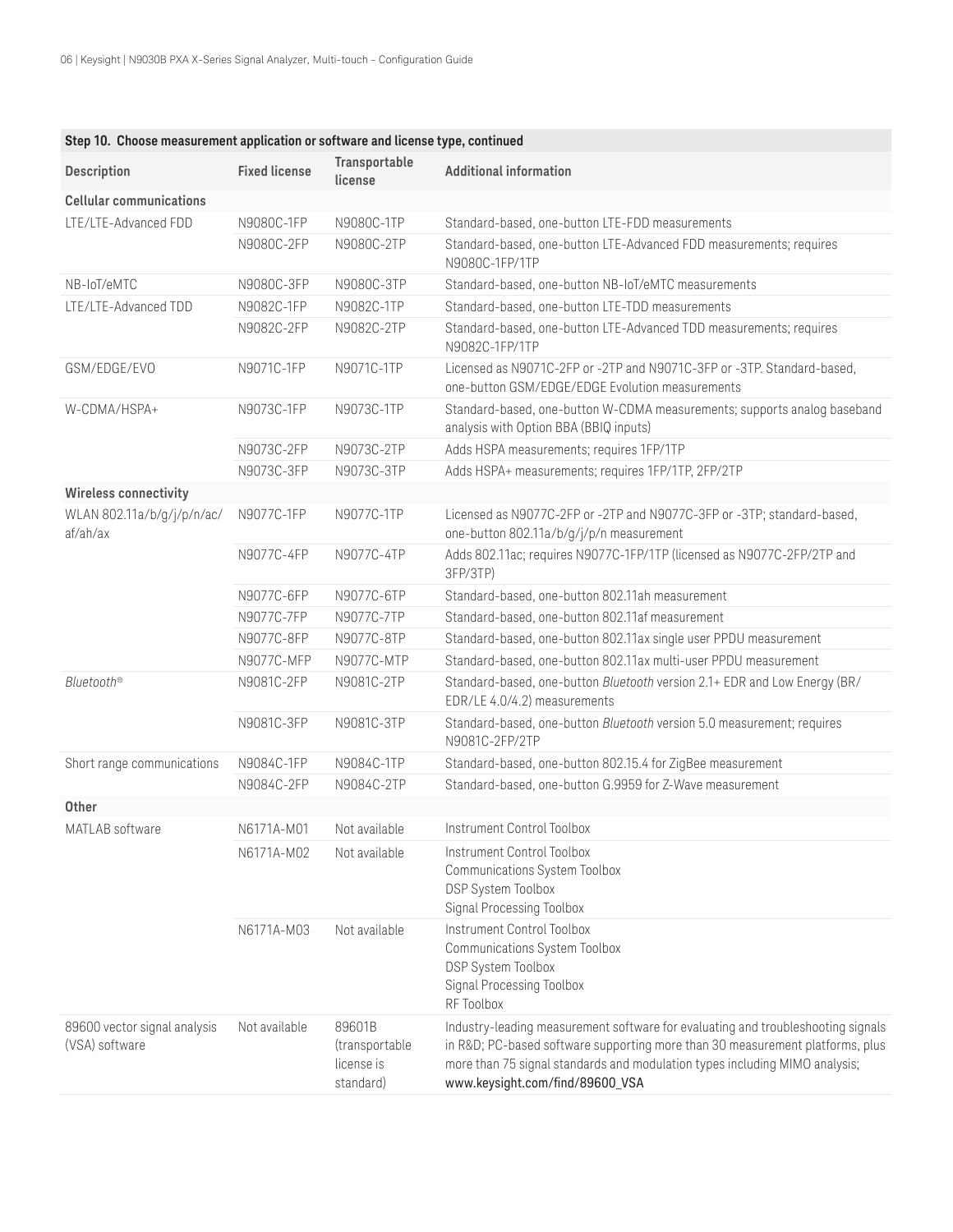| Step 11. Choose accessories                            |               |                                                                                                                                                                                                                                                   |
|--------------------------------------------------------|---------------|---------------------------------------------------------------------------------------------------------------------------------------------------------------------------------------------------------------------------------------------------|
| Description                                            | Option number | <b>Additional information</b>                                                                                                                                                                                                                     |
| User guides                                            | Standard      | US - English localization<br>All user documentation is included in the embedded help system inside<br>the PXA and on a DVD that is shipped with the instrument<br>User documentation can be downloaded from:<br>www.keysight.com/find/pxa_manuals |
| Power cord                                             | Standard      | Depends on the region of use                                                                                                                                                                                                                      |
| Adapter, 2.4 mm (f) to 2.4 mm (f)                      | Standard      | Only for PXA with Option 544 or 550                                                                                                                                                                                                               |
| Adapter, 2.4 mm (f) to 2.92 mm (f)                     | Standard      | Only for PXA with Option 544 or 550                                                                                                                                                                                                               |
| Rack mount                                             | 1CM113A       | Adds rack mount flanges to the PXA                                                                                                                                                                                                                |
| Front handles                                          | 1CN103A       | Adds front handles to the PXA                                                                                                                                                                                                                     |
| Rack mount with handles                                | 1CP105A       | Adds rack mount flanges and handles to the PXA                                                                                                                                                                                                    |
| Rack slide                                             | 1CR014A       | Adds a non-tilting rack slide to the PXA                                                                                                                                                                                                          |
| USB DVD-ROM/CD-R/RW drive                              | 1DVR001A      | Enhances the usability of the Windows operating system                                                                                                                                                                                            |
| Mouse, USB interface                                   | 1MSE001A      | Enhances usability of the 89600 VSA software                                                                                                                                                                                                      |
| US 65-key USB keyboard                                 | 1KB001A       | Smaller keyboard; enhances usability of the 89600 VSA software                                                                                                                                                                                    |
| Minimum loss pad, 50 to 75 $\Omega$<br>(type-N to BNC) | MLP001A       | 50 $\Omega$ type-N male to 75 $\Omega$ BNC female adapter<br>Frequency range: 9 MHz to 2 GHz<br>Input/output return loss: 20 and 11 dB<br>Insertion loss: 5.7 dB                                                                                  |
| Front panel cover                                      | N9020B-CVR    | Protective cover for front panel                                                                                                                                                                                                                  |
| V-band waveguide harmonic mixer, 50 to 75 GHz          | M1970V-001    | Requires Option EXM; USB mixer with smart features                                                                                                                                                                                                |
| Extended V-band waveguide harmonic mixer, 50 to 80 GHz | M1970V-002    | Requires Option EXM; USB mixer with smart features                                                                                                                                                                                                |
| E-band waveguide harmonic mixer, 60 to 90 GHz          | M1970E        | Requires Option EXM; USB mixer with smart features                                                                                                                                                                                                |
| W-band waveguide harmonic mixer, 75 to 110 GHz         | M1970W        | Requires Option EXM; USB mixer with smart features                                                                                                                                                                                                |
| E-band waveguide harmonic mixer, 60 to 90 GHz          | M1971E-001    | Requires Option EXM; USB mixer with smart features and 3 signal paths                                                                                                                                                                             |
| Extended E-band waveguide harmonic mixer, 55 to 90 GHz | M1971E-003    | Requires Option EXM; USB mixer with smart features and 3 signal paths                                                                                                                                                                             |
| V-band waveguide harmonic mixer, 55 to 75 GHz          | M1971V        | Requires Option EXM; USB mixer with smart features and 3 signal paths                                                                                                                                                                             |
| W-band waveguide harmonic mixer, 75 to 110 GHz         | M1971W        | Requires Option EXM; USB mixer with smart features and 3 signal paths                                                                                                                                                                             |
| 26 to 40 GHz waveguide harmonic mixer                  | 11970A        | Requires Option EXM and N9029AE13 diplexer                                                                                                                                                                                                        |
| 33 to 50 GHz waveguide harmonic mixer                  | 11970Q        | Requires Option EXM and N9029AE13 diplexer                                                                                                                                                                                                        |
| 40 to 60 GHz waveguide harmonic mixer                  | 11970U        | Requires Option EXM and N9029AE13 diplexer                                                                                                                                                                                                        |
| 50 to 75 GHz waveguide harmonic mixer                  | 11970V        | Requires Option EXM and N9029AE13 diplexer                                                                                                                                                                                                        |
| 75 to 110 GHz waveguide harmonic mixer                 | 11970W        | Requires Option EXM and N9029AE13 diplexer                                                                                                                                                                                                        |
| LO/IF diplexer                                         | N9029AE13     | Ordering convenience; required for 11970 Series external mixers                                                                                                                                                                                   |
| 90 to 140 GHz OML harmonic mixer                       | N9029AE08     | Ordering convenience; requires Option EXM                                                                                                                                                                                                         |
| 110 to 170 GHz OML harmonic mixer                      | N9029AE06     | Ordering convenience; requires Option EXM                                                                                                                                                                                                         |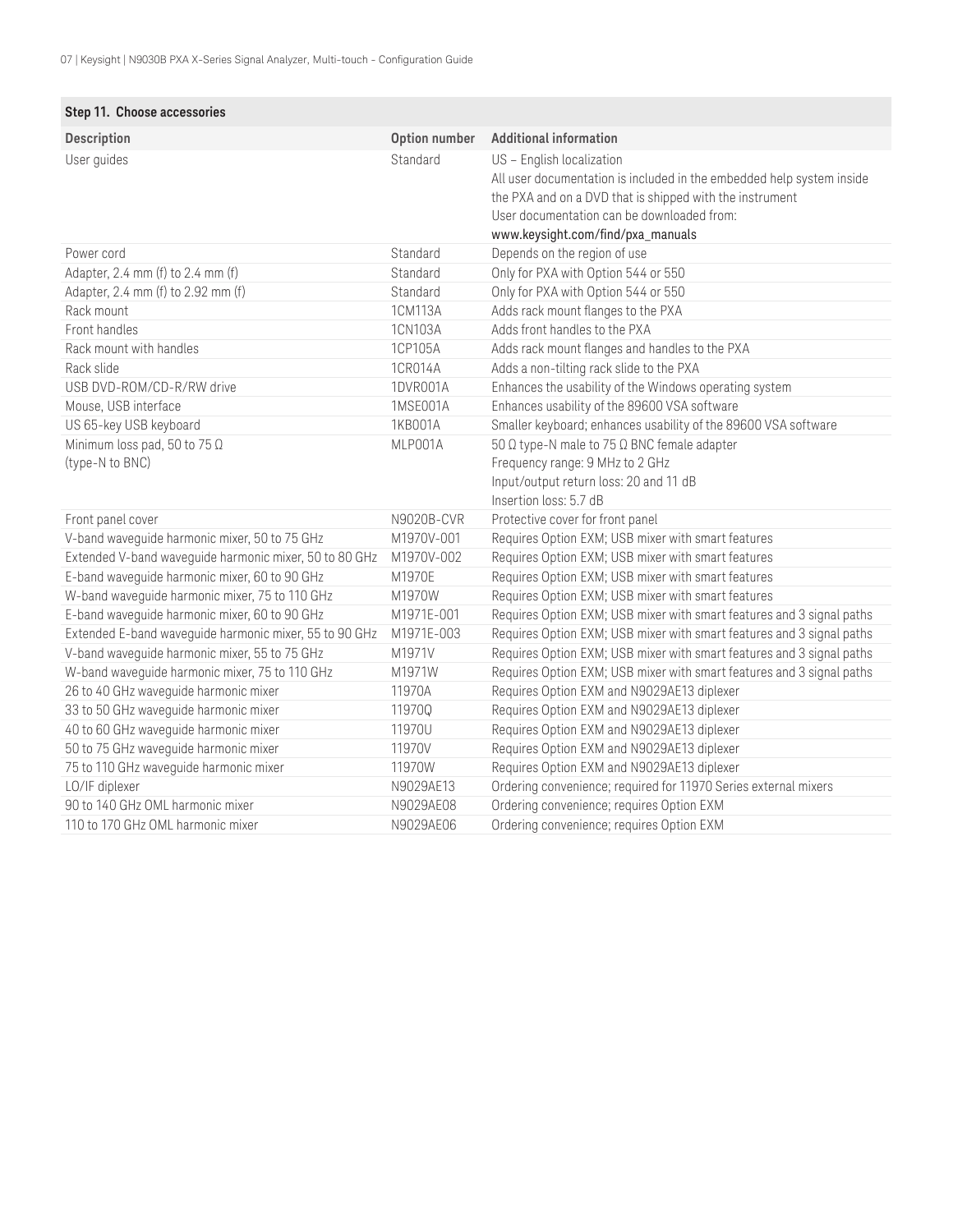### **Step 11. Choose accessories, continued**

| <b>Description</b>                         | Option number | Additional information                                              |
|--------------------------------------------|---------------|---------------------------------------------------------------------|
|                                            |               |                                                                     |
| 140 to 220 GHz OML harmonic mixer          | N9029AE05     | Ordering convenience; requires Option EXM                           |
| 220 to 325 GHz OML harmonic mixer          | N9029AE03     | Ordering convenience; requires Option EXM                           |
| 50 to 75 GHz frequency extension module    | N9029AV15     | VDI signal analyzer frequency extension module; requires Option EXM |
| 60 to 90 GHz frequency extension module    | N9029AV12     | VDI signal analyzer frequency extension module; requires Option EXM |
| 75 to 110 GHz frequency extension module   | N9029AV10     | VDI signal analyzer frequency extension module; requires Option EXM |
| 90 to 140 GHz frequency extension module   | N9029AV08     | VDI signal analyzer frequency extension module; requires Option EXM |
| 110 to 170 GHz frequency extension module  | N9029AV06     | VDI signal analyzer frequency extension module; requires Option EXM |
| 140 to 220 GHz frequency extension module  | N9029AV05     | VDI signal analyzer frequency extension module; requires Option EXM |
| 220 to 330 GHz frequency extension module  | N9029AV03     | VDI signal analyzer frequency extension module; requires Option EXM |
| 325 to 500 GHz frequency extension module  | N9029AV02     | VDI signal analyzer frequency extension module; requires Option EXM |
| 550 to 750 GHz frequency extension module  | N9029AV1B     | VDI signal analyzer frequency extension module; requires Option EXM |
| 750 to 1100 GHz frequency extension module | N9029AV01     | VDI signal analyzer frequency extension module; requires Option EXM |
| Power supply for VDI module                | N5262VDI-175  | Required for the N9029AVxx VDI module                               |
| USB external preamplifier, 10 MHz to 4 GHz | U7227A        |                                                                     |
| USB external preamplifier, 0.1 to 26.5 GHz | U7227C        |                                                                     |
| USB external preamplifier, 2 to 50 GHz     | U7227F        |                                                                     |
|                                            |               |                                                                     |

### **Step 12. Choose warranty length**

| Description                          | Option number | <b>Additional information</b>                       |
|--------------------------------------|---------------|-----------------------------------------------------|
| Return-to-Keysight warranty, 3 years | Standard      | 3-year warranty is included at no additional charge |
| Warranty Assurance Plan,             | R-51B-001-5Z  |                                                     |
| Return-to-Keysight, 5 years          |               |                                                     |
| Warranty Assurance Plan,             | R-51B-001-7Z  |                                                     |
| Return-to-Keysight, 7 years          |               |                                                     |
| Warranty Assurance Plan,             | R-51B-001-10Z |                                                     |
| Return-to-Keysight, 10 years         |               |                                                     |

### **Step 13. Add calibration, technical training, support, and upgrade services**

| <b>Description</b>                                                      | Option number | <b>Additional information</b>                                                                                                                                                                                    |
|-------------------------------------------------------------------------|---------------|------------------------------------------------------------------------------------------------------------------------------------------------------------------------------------------------------------------|
| Commercial calibration certificate with test data                       | N9030B-UK6    | Calibration certificate only available at time of instrument<br>purchase; only provides measurement results                                                                                                      |
| Keysight Calibration + Uncertainties +<br>Guardbanding (accredited cal) | N9030B-AMG    | Provides ISO 17025A accredited calibration from factory                                                                                                                                                          |
| ANSI Z540-1-1994 Calibration                                            | N9030B-A6J    | Provides ANSI Z540 compliant calibration from factory                                                                                                                                                            |
| Calibration Assurance Plan,<br>Return-to-Keysight, 3 years              | R-50C-011-3   | Keysight tests your instrument against its original specifications and<br>automatically makes adjustments if outside of specified parameters;<br>pre- and post-adjustment measurement data reports also provided |
| Calibration Assurance Plan,<br>Return-to-Keysight, 5 years              | R-50C-011-5   |                                                                                                                                                                                                                  |
| Calibration Assurance Plan,<br>Return-to-Keysight, 7 years              | R-50C-011-7   |                                                                                                                                                                                                                  |
| Calibration Assurance Plan,<br>Return-to-Keysight, 10 years             | R-50C-011-10  |                                                                                                                                                                                                                  |

For more information on accessories go to: <www.keysight.com/find/accessories>

Other calibration options may be available; for more information on calibration go to: [www.keysight.com/find/calibration](http://www.keysight.com/find/calibration ) For more information on training and application support services go to: [www.keysight.com/find/training](http://www.keysight.com/find/training)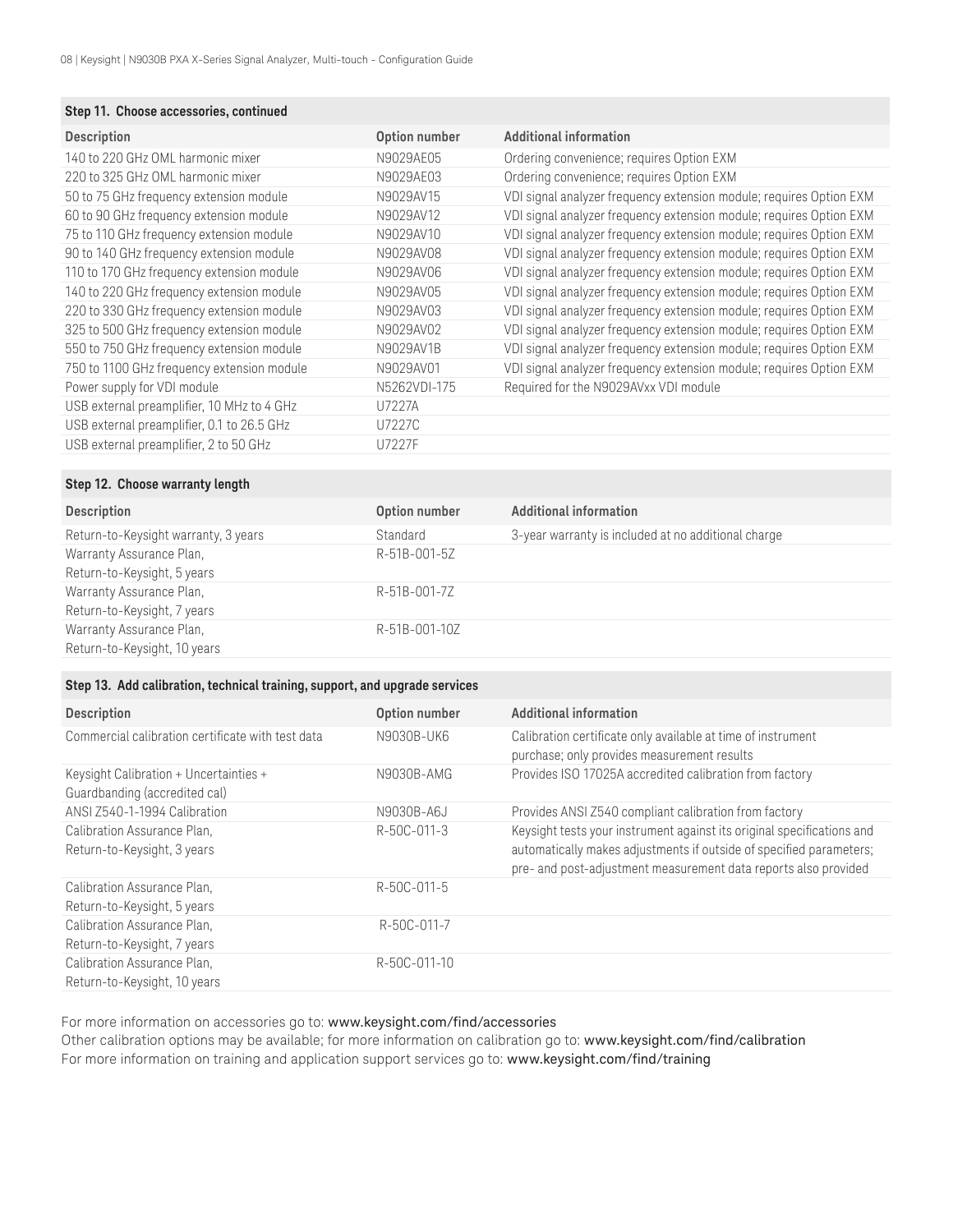# Instrument Upgrades

Fast license-key upgrades for performance options that do not require additional hardware:

- 1. Place an order for the upgrade with Keysight and request to receive the option upgrade entitlement certificate and a one-time software upgrade license through email
- 2. Redeem the certificate through the Web by following the instructions on the certificate
- 3. Install the license file and latest software in the PXA
- 4. Begin using the new capability<sup>1, 2</sup>

Installation and testing information is available at: [www.keysight.com/find/pxa\\_upgrades](www.keysight.com/find/pxa_upgrades)

Upgrades for analysis bandwidth depend on the vintage of the instrument and the options already installed. More than one option may be required to achieve desired wider analysis bandwidth. Use our web-based calculator to find the upgrade options you may need: <www.keysight.com/find/BW-selector>

# You can upgrade!

Options can be added after your initial purchase.



All of our X-Series application options are license-key upgradeable.

| <b>Description</b>                       | Upgrade number | <b>Requirements (PXA must</b><br>already include the following) | <b>Additional information</b>              |
|------------------------------------------|----------------|-----------------------------------------------------------------|--------------------------------------------|
| Increase frequency from 3.6 to 8.4 GHz   | N9030BU-F01    | 503                                                             |                                            |
| Increase frequency from 3.6 to 13.6 GHz  | N9030BU-F02    | 503                                                             |                                            |
| Increase frequency from 3.6 to 26.5 GHz  | N9030BU-F03    | 503                                                             |                                            |
| Increase frequency from 3.6 to 44 GHz    | N9030BU-F04    | 503                                                             | Not compatible with Option BBA, B2X or B5X |
| Increase frequency from 3.6 to 50 GHz    | N9030BU-F05    | 503                                                             | Not compatible with Option BBA, B2X or B5X |
| Increase frequency from 8.4 to 13.6 GHz  | N9030BU-F06    | 508                                                             |                                            |
| Increase frequency from 8.4 to 26.5 GHz  | N9030BU-F07    | 508                                                             |                                            |
| Increase frequency from 8.4 to 44 GHz    | N9030BU-F08    | 508                                                             | Not compatible with Option BBA, B2X or B5X |
| Increase frequency from 8.4 to 50 GHz    | N9030BU-F09    | 508                                                             | Not compatible with Option BBA, B2X or B5X |
| Increase frequency from 13.6 to 26.5 GHz | N9030BU-F10    | 513                                                             |                                            |
| Increase frequency from 13.6 to 44 GHz   | N9030BU-F11    | 513                                                             | Not compatible with Option BBA, B2X or B5X |
| Increase frequency from 13.6 to 50 GHz   | N9030BU-F12    | 513                                                             | Not compatible with Option BBA, B2X or B5X |
| Increase frequency from 26.5 to 44 GHz   | N9030BU-F13    | 526                                                             | Not compatible with Option BBA, B2X or B5X |
| Increase frequency from 26.5 to 50 GHz   | N9030BU-F14    | 526                                                             | Not compatible with Option BBA, B2X or B5X |
| Increase frequency from 44 to 50 GHz     | N9030BU-F15    | 544                                                             | Includes 50 GHz preamp                     |

1. At the time of manufacture, the hardware related to many of these options was fully adjusted and the option performance was verified to be within its warranted specifications. Within one year of the initial calibration date of the analyzer, this option is fully calibrated with no further adjustment or verification testing.

2. If this analyzer has been adjusted as part of a repair or calibration during its first year, or if the analyzer is more than one year old, additional adjustment and performance verification tests are required to ensure that some newly installed options are functioning properly. However, the completion of these tests does not guarantee that the analyzer meets all warranted specifications.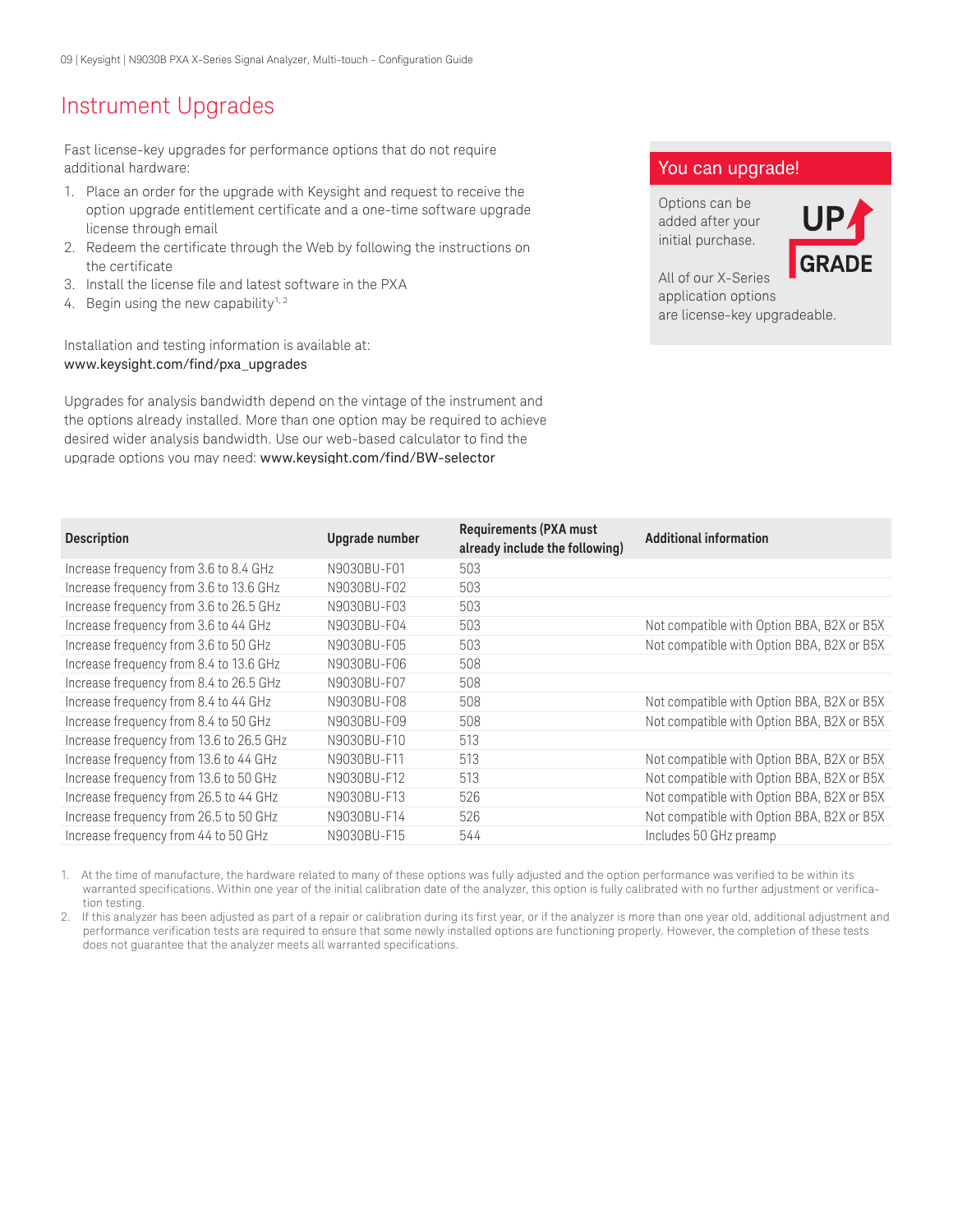| <b>Description</b>                                                                         | <b>Upgrade number</b> | <b>Requirements (PXA must</b><br>already include the following)                 | <b>Additional information</b>                                                                                                    |
|--------------------------------------------------------------------------------------------|-----------------------|---------------------------------------------------------------------------------|----------------------------------------------------------------------------------------------------------------------------------|
| Increase analysis bandwidth<br>from 25 to 40 MHz                                           | N9030BU-B40           | <b>MPB</b>                                                                      | Also enables 40 MHz per channel baseband bandwidth if<br>Option BBA is installed                                                 |
| Increase analysis bandwidth<br>from 40 to 160 MHz                                          | N9030BU-BU3           | MPB, B40                                                                        | Includes additional hardware; not compatible with EPO                                                                            |
| Increase analysis bandwidth<br>from 25 to 85 MHz                                           | N9030BU-B85           | <b>MPB</b>                                                                      | Includes additional hardware; not compatible with EPO                                                                            |
| Increase analysis bandwidth<br>from 25 to 160 MHz                                          | N9030BU-B1X           | <b>MPB</b>                                                                      | Includes additional hardware; not compatible with EPO                                                                            |
| Increase analysis bandwidth<br>from 85 to 160 MHz                                          | N9030BU-BU7           | <b>MPB, B85</b>                                                                 |                                                                                                                                  |
| Increase analysis bandwidth<br>from 25 or 40 MHz to 255 MHz<br>(for RF and microwave PXA)  | N9030BU-B2X           | MPB, 508, 513, or 526                                                           | Includes EPO and additional hardware; not compatible<br>with Option 503, 544, or 550                                             |
| Increase analysis bandwidth<br>from 25 or 40 MHz to 255 MHz<br>(for RF and microwave PXA)  | N9030BU-BUQ           | MPB, EP0, 508, 513, or 526                                                      | Includes additional hardware; not compatible with Option<br>503, 544, or 550                                                     |
| Increase analysis bandwidth<br>from 85 or 160 MHz to 255 MHz<br>(for RF and microwave PXA) | N9030BU-BU8           | MPB, B85 or B1X, and 508, 513,<br>or 526                                        | Includes EPO and additional hardware which replaces<br>B85 or B1X; not compatible with Option 503, 544, or 550                   |
| Increase analysis bandwidth<br>from 25 or 40 MHz to 510 MHz<br>(for RF and microwave PXA)  | N9030BU-B5X           | MPB, 508, 513, or 526                                                           | Includes EPO and additional hardware; not compatible<br>with Option BBA or Option 503, 544, or 550                               |
| Increase analysis bandwidth<br>from 25 or 40 MHz to 510 MHz<br>(for RF and microwave PXA)  | N9030BU-BUR           | MPB, EP0, 508, 513, or 526                                                      | Includes additional hardware; not compatible with Option<br>BBA or Option 503, 544, or 550                                       |
| Increase analysis bandwidth<br>from 85 or 160 MHz to 510 MHz<br>(for RF and microwave PXA) | N9030BU-BU9           | MPB, B85 or B1X, and 508, 513,<br>or 526                                        | Includes EPO and additional hardware which replaces<br>B85 or B1X; not compatible with Option BBA or Option<br>503, 544, or 550  |
| Increase analysis bandwidth<br>from 255 to 510 MHz<br>(for RF and microwave PXA)           | N9030BU-BUF           | MPB, EP0, B2X, 508, 513, or<br>526                                              | Includes additional hardware; not compatible with Option<br>BBA, or Option 503, 544, or 550                                      |
| Digital processor with 4 GB capture<br>memory                                              | N9030BU-DP4           | B85, B1X, or B2X                                                                | Includes hardware and license key for instruments with<br>serial number prefixes < MY/SG/US5608                                  |
| Real-time analysis up to<br>maximum available BW,<br>basic detection                       | N9030BU-RT1           | B85, B1X, B2X or B5X<br>(Analysis BW option determines<br>maximum real-time BW) | Includes frequency mask trigger; minimum 17.3 µs signal<br>duration for 100% POI.                                                |
| Real-time analysis up to<br>maximum available BW,<br>optimum detection                     | N9030BU-RT2           | B85, B1X, B2X or B5X<br>(Analysis BW option determines<br>maximum real-time BW) | Includes frequency mask trigger; minimum 3.57 µs signal<br>duration for 100% POI.                                                |
| Duplex IF RTSA                                                                             | N9030BU-DUA           | B5X and RT1 or RT2                                                              |                                                                                                                                  |
| Frequency mask trigger, basic detection                                                    | N9030BU-FT1           | B85, B1X, B2X, or B5X                                                           |                                                                                                                                  |
| Frequency mask trigger, optimum<br>detection                                               | N9030BU-FT2           | B85, B1X, B2X, or B5X                                                           |                                                                                                                                  |
| Real-time I/Q data streaming                                                               | N9030BU-RTS           | RT1 or RT2                                                                      | Includes additional hardware                                                                                                     |
| Enhanced phase noise, DDS LO<br>(for RF and microwave PXA)                                 | N9030BU-EP0           | MPB or LNP, 508, 513, or 526                                                    | Includes additional hardware; not compatible with<br>frequency range Options 503, 544, or 550 or bandwidth<br>Options B85 or B1X |
| Add time domain scan capability                                                            | N9030BU-TDS           | N6141C                                                                          | For EMC pre-compliance tests only                                                                                                |
| Add an electronic attenuator, 3.6 GHz                                                      | N9030BU-EA3           | None                                                                            |                                                                                                                                  |
| Add preamplifier, 3.6 GHz                                                                  | N9030BU-P03           | 550, 544, 526, 513, 508, or 503                                                 |                                                                                                                                  |
| Add preamplifier, 8.4 GHz                                                                  | N9030BU-P08           | 550, 544, 526, 513, or 508                                                      |                                                                                                                                  |
| Add preamplifier, 13.6 GHz                                                                 | N9030BU-P13           | 550, 544, 526, or 513                                                           |                                                                                                                                  |
| Add preamplifier, 26.5 GHz                                                                 | N9030BU-P26           | 550, 544, or 526                                                                |                                                                                                                                  |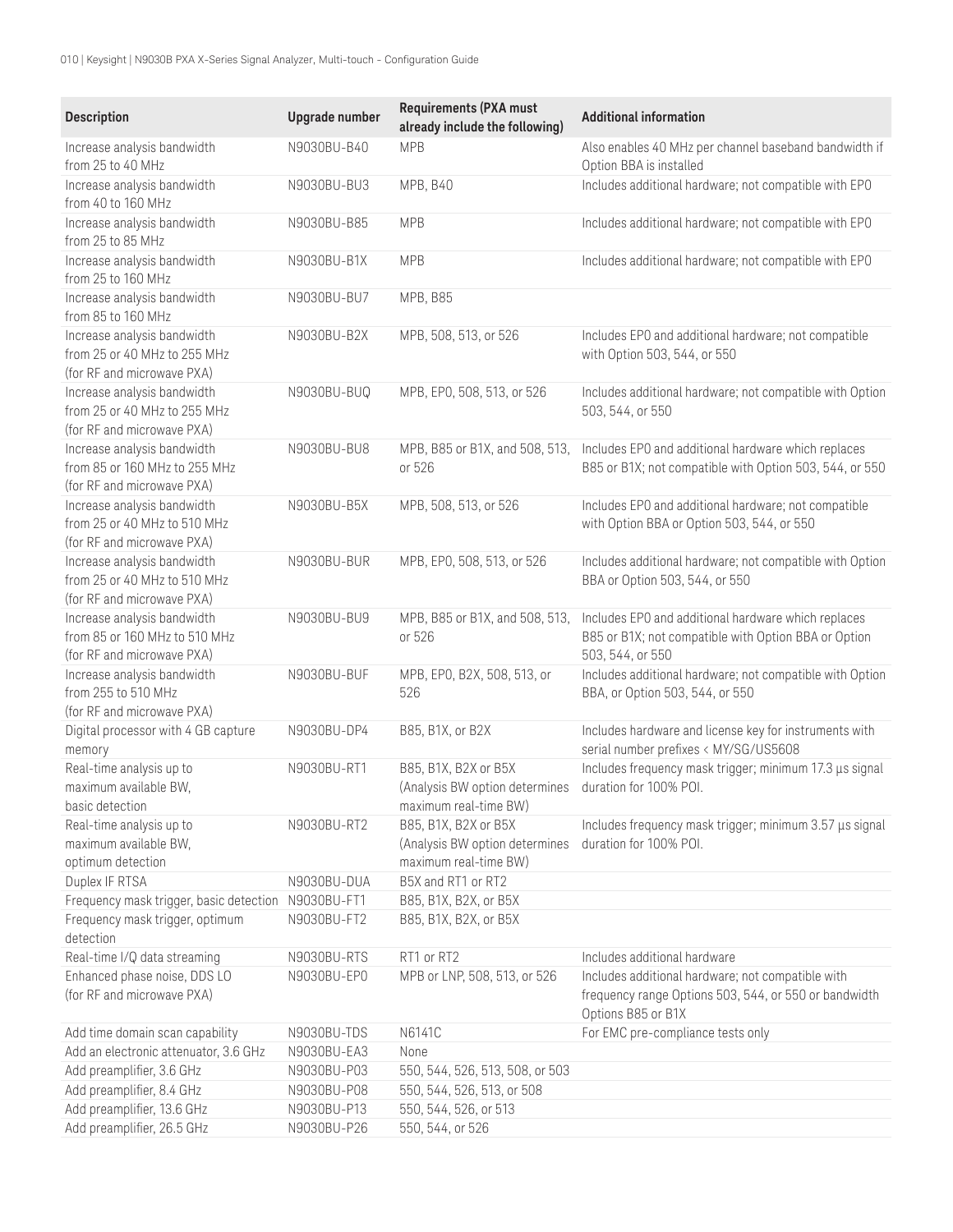| <b>Description</b>                                                          | <b>Upgrade number</b> | <b>Requirements (PXA must</b><br>already include the following) | <b>Additional information</b>                                                                                                                                                                  |
|-----------------------------------------------------------------------------|-----------------------|-----------------------------------------------------------------|------------------------------------------------------------------------------------------------------------------------------------------------------------------------------------------------|
| Add preamplifier, 44 GHz                                                    | N9030BU-P44           | 544                                                             | Not compatible with Option 550                                                                                                                                                                 |
| Add preamplifier, 50 GHz                                                    | N9030BU-P50           | 550                                                             |                                                                                                                                                                                                |
| Add APC 3.5 mm connector                                                    | N9030BU-C35           | 526                                                             | Includes additional hardware; not compatible with Option<br>503, 508, 513, 544 or 550                                                                                                          |
| Add I/Q baseband inputs, analog                                             | N9030BU-BBA           | 526, 513, 508, or 503                                           | Includes additional hardware; not compatible with Option<br>544, 550 or B5X                                                                                                                    |
| Add removable solid-state drive (SSD) N9030BU-SSD                           |                       | None                                                            | Provides additional removable solid-state drive                                                                                                                                                |
| Add external mixing                                                         | N9030BU-EXM           | None                                                            | Includes additional hardware                                                                                                                                                                   |
| Add second IF output                                                        | N9030BU-CR3           | None                                                            | Provides wideband IF out, output center frequency depends<br>on IF path                                                                                                                        |
| Add microwave preselector bypass                                            | N9030BU-MPB           | <b>LNP</b>                                                      |                                                                                                                                                                                                |
| Add low noise path                                                          | N9030BU-LNP           | <b>MPB</b>                                                      |                                                                                                                                                                                                |
| Add preselector bypass and low noise<br>path on uW instruments              | N9030BU-HL1           | 526, 513, or 508                                                | Includes additional hardware; installs both Options MPB and<br>LNP when neither are previously installed; for instruments<br>with frequency range $\leq 26.5$ GHz                              |
| Add preselector bypass and low noise N9030BU-HL2<br>path on mmW instruments |                       | 544 or 550                                                      | Includes additional hardware; installs both Options MPB and<br>LNP when neither are previously installed; for instruments<br>with frequency range $\geq 44$ GHz                                |
| Add Y-axis video output                                                     | N9030BU-YAV           | None                                                            |                                                                                                                                                                                                |
| Arbitrary IF output                                                         | N9030BU-CRP           | None                                                            | Provides user-programmable IF out<br>(10 to 75 MHz, at 500 kHz step)                                                                                                                           |
| Add auxiliary log video out                                                 | N9030BU-ALV           | None                                                            |                                                                                                                                                                                                |
| Add fast power                                                              | N9030BU-FP2           | B40, B85, B1X, B2X, or B5X                                      | Accelerates power measurements such as ACPR                                                                                                                                                    |
| Add precompliance EMI features                                              | N9030BU-EMC           | None                                                            | Compliant with CISPR 16-1-1 2007 detectors and BWs                                                                                                                                             |
| Add enhanced display package                                                | N9030BU-EDP           | None                                                            |                                                                                                                                                                                                |
| Add external source control                                                 | N9030BU-ESC           | None                                                            | Adds feature to control the Keysight EXG, MXG, and PSG<br>signal generators for scalar stimulus/response measure-<br>ments. Ships with 3 BNC cables and 1 cross-over LAN cable.                |
| Add security features, exclude launch<br>program                            | N9030BU-SF1           | None                                                            | Prevents the launching of Windows programs from the<br>instrument application                                                                                                                  |
| Add security features, prohibit saving<br>results                           | N9030BU-SF2           | None                                                            | Prevents instrument application from saving /recall of<br>measurement results or user configurations to/from<br>instrument's data storage                                                      |
| USB DVD-ROM/CD-R/RW drive                                                   | 1DVR001A              | None                                                            | Includes additional hardware                                                                                                                                                                   |
| 65-key USB keyboard                                                         | 1KBD001A              | None                                                            | Small keyboard; includes additional hardware                                                                                                                                                   |
| Rack mount and handle kit                                                   | 1CP105A               | None                                                            | Includes additional hardware                                                                                                                                                                   |
| Rack slide kit                                                              | 1CR014A               | None                                                            | Includes additional hardware                                                                                                                                                                   |
| Front handle kit                                                            | 1CN103A               | None                                                            | Includes additional hardware                                                                                                                                                                   |
| Rack mount kit                                                              | 1CM113A               | None                                                            | Rack mount flanges; not compatible with Options 1CP, 1CN;<br>includes additional hardware                                                                                                      |
| Minimum loss pad, 50 to 75 $\Omega$<br>(type-N to BNC)                      | MLP001A               | None                                                            | 50 $\Omega$ type-N male to 75 $\Omega$ BNC female adapter; frequency<br>range: 9 MHz to 2 GHz; input/output return loss: 20 and<br>11 dB; insertion loss: 5.7 dB; includes additional hardware |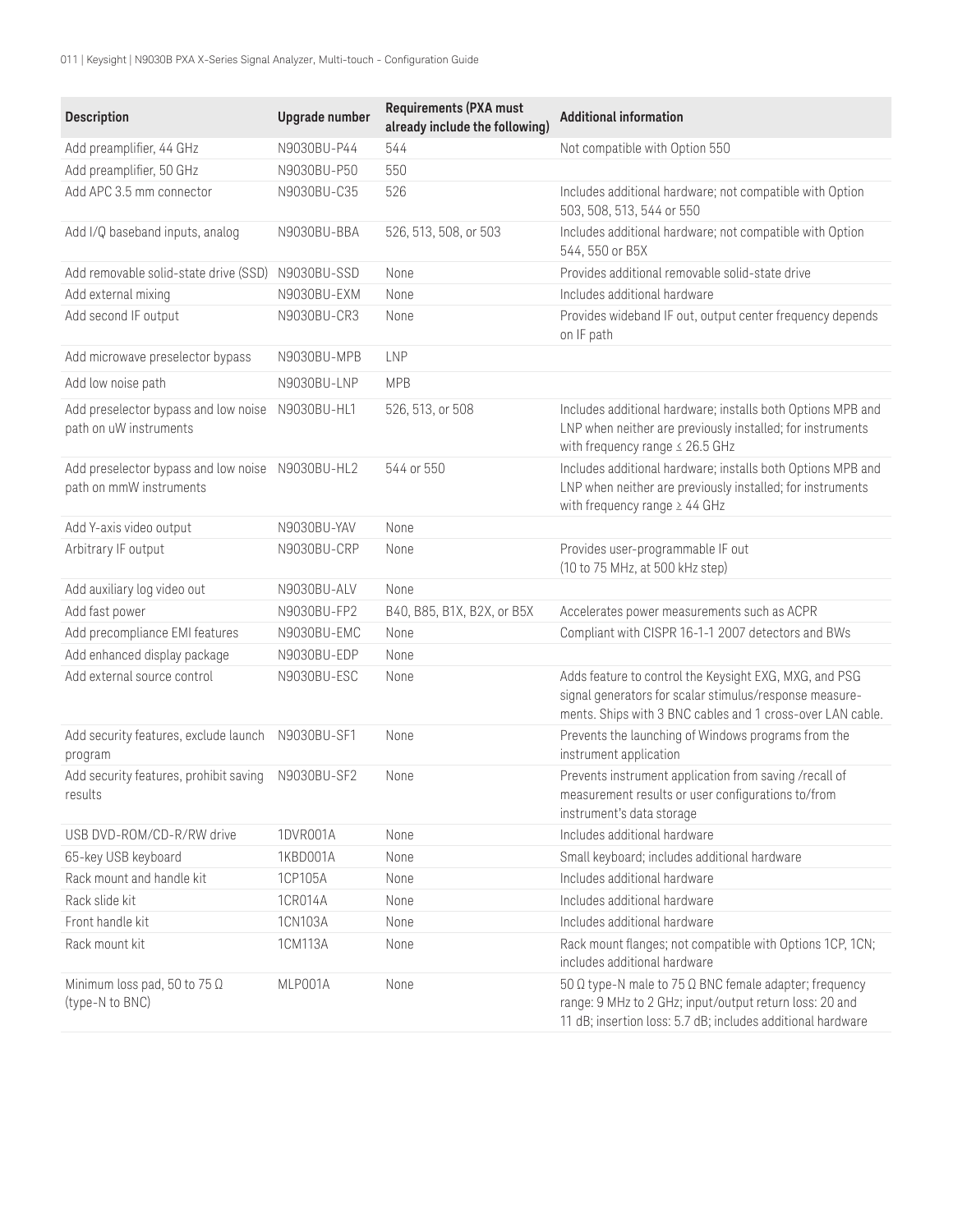012 | Keysight | N9030B PXA X-Series Signal Analyzer, Multi-touch - Configuration Guide

| <b>Description</b>                        | Upgrade number | Requirements<br>(PXA must already include the following) | <b>Additional information</b> |
|-------------------------------------------|----------------|----------------------------------------------------------|-------------------------------|
| Korean version of Getting Started Guide   | N9030BU-AB1    | None                                                     |                               |
| Chinese version of Getting Started Guide  | N9030BU-AB2    | None                                                     |                               |
| Spanish version of Getting Started Guide  | N9030BU-ABE    | None                                                     |                               |
| French version of Getting Started Guide   | N9030BU-ABF    | None                                                     |                               |
| Japanese version of Getting Started Guide | N9030BU-ABJ    | None                                                     |                               |
| Russian version of Getting Started Guide  | N9030BU-AKT    | None                                                     |                               |

# Related Literature

# Keysight PXA signal analyzers

| <b>Publication title</b>                   | <b>Publication number</b> |
|--------------------------------------------|---------------------------|
| <b>Brochure</b>                            | 5992-1316FN               |
| Data Sheet                                 | 5992-1317FN               |
| X-Series Measurement Applications Brochure | 5990-8019FN               |